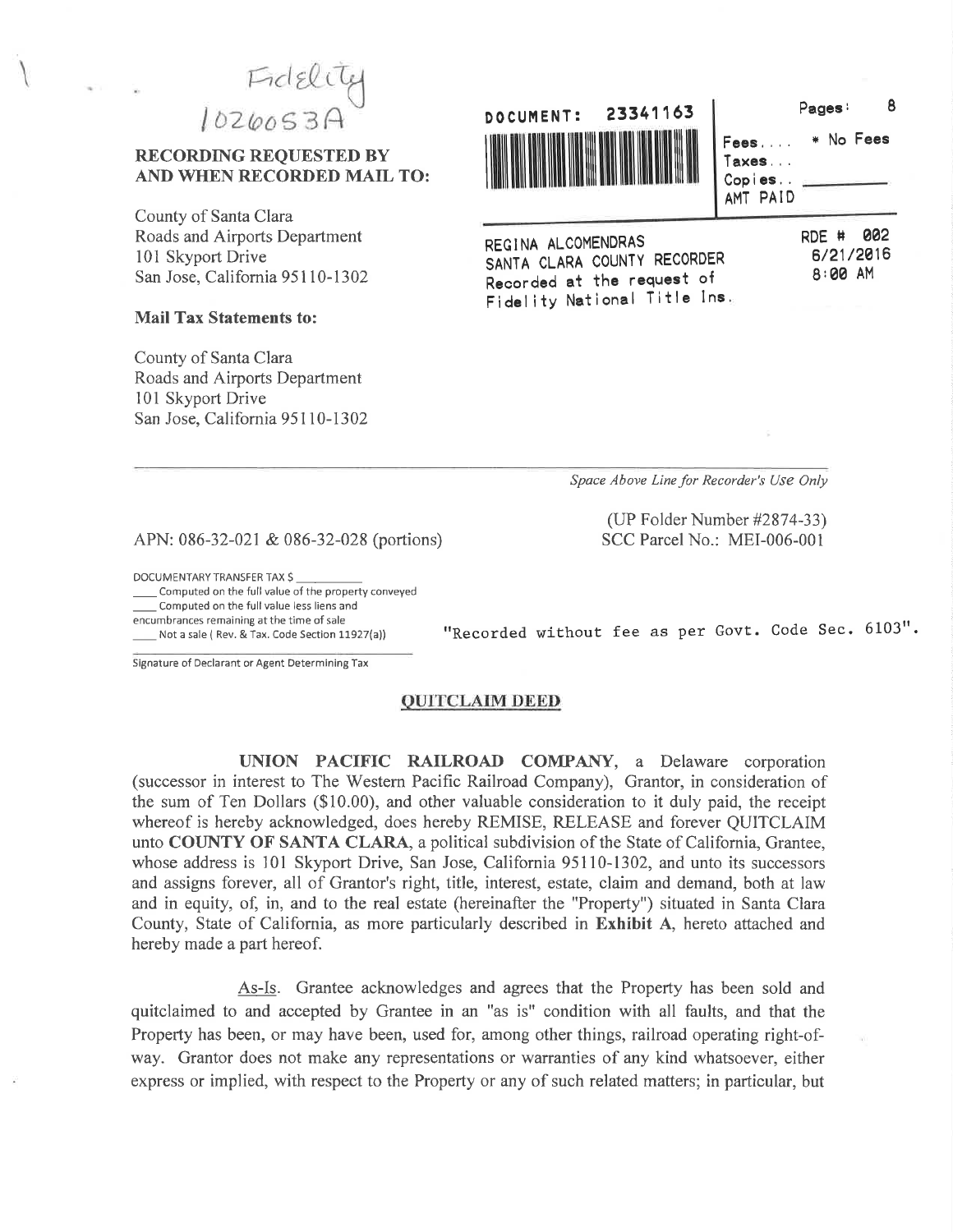without limitation, Grantor makes no representations or warranties with respect to the use, condition, title, occupation or management of the Property, compliance with applicable statutes, laws, codes, ordinances, regulations or requirements relating to leasing, zoning, subdivision, planning, building, fire, safety, health or environmental matters, compliance with covenants, conditions and restrictions (whether or not of record), other local, municipal, regional, state or federal requirements, or other statutes, laws, codes, ordinances, regulations or requirements (collectively, "Condition of the Property"). Grantee acknowledges that the Property has been sold and quitclaimed on the basis of Grantee's own investigation of the physical and environmental conditions of the Property, including the subsurface conditions and Grantee assumes the risk that adverse physical and environmental conditions may not have been revealed by its investigation.

96

Waiver and Release. GRANTEE, FOR ITSELF, ITS SUCCESSORS AND ASSIGNS, HEREBY WAIVES, RELEASES, REMISES, ACQUITS AND FOREVER DISCHARGES GRANTOR, GRANTOR'S EMPLOYEES, AGENTS, OR ANY OTHER PERSON ACTING ON BEHALF OF GRANTOR, OF AND FROM ANY CLAIMS, ACTIONS, CAUSES OF ACTION, DEMANDS, RIGHTS, DAMAGES, COSTS, EXPENSES, PENALTIES, FINES OR COMPENSATION WHATSOEVER, DIRECT OR INDIRECT, WHICH GRANTEE NOW HAS OR WHICH GRANTEE MAY HAVE IN THE FUTURE ON ACCOUNT OF OR IN ANY WAY ARISING OUT OF OR IN CONNECTION WITH THE CONDITION OF THE PROPERTY, INCLUDING, WITHOUT LIMITATION, THE KNOWN OR UNKNOWN PHYSICAL OR ENVIRONMENTAL CONDITION OF THE PROPERTY (INCLUDING, WITHOUT LIMITATION, ANY CONTAMINATION IN, ON, UNDER OR ADJACENT TO THE PROPERTY BY ANY HAZARDOUS OR TOXIC SUBSTANCE OR MATERIAL), OR ANY FEDERAL, STATE OR LOCAL LAW, ORDINANCE, RULE OR REGULATION APPLICABLE THERETO, INCLUDING, WITHOUT LIMITATION, THE TOXIC SUBSTANCES CONTROL ACT, THE COMPREHENSIVE ENVIRONMENTAL RESPONSE, COMPENSATION AND LIABILITY ACT, AND THE RESOURCE CONSERVATION AND RECOVERY ACT. THE FOREGOING APPLIES REGARDLESS OF ANY NEGLIGENCE OR STRICT LIABILITY OF GRANTOR, ITS AFFILIATES, THEIR EMPLOYEES, AGENTS, OFFICERS, SUCCESSORS OR ASSIGNS. WITH RESPECT TO THE FOREGOING RELEASE, GRANTEE EXPRESSLY WAIVES THE BENEFITS AND PROTECTIONS OF SECTION 1542 OF THE CIVIL CODE OF THE STATE OF CALIFORNIA, WHICH READS AS FOLLOWS:

A GENERAL RELEASE DOES NOT EXTEND TO CLAIMS WHICH THE CREDITOR DOES NOT KNOW OR SUSPECT TO EXIST IN HIS OR HER FAVOR AT THE TIME OF EXECUTING THE RELEASE, WHICH IF KNOWN BY HIM OR HER MUST HAVE MATERIALLY AFFECTED HIS OR HER SETTLEMENT WITH THE DEBTOR.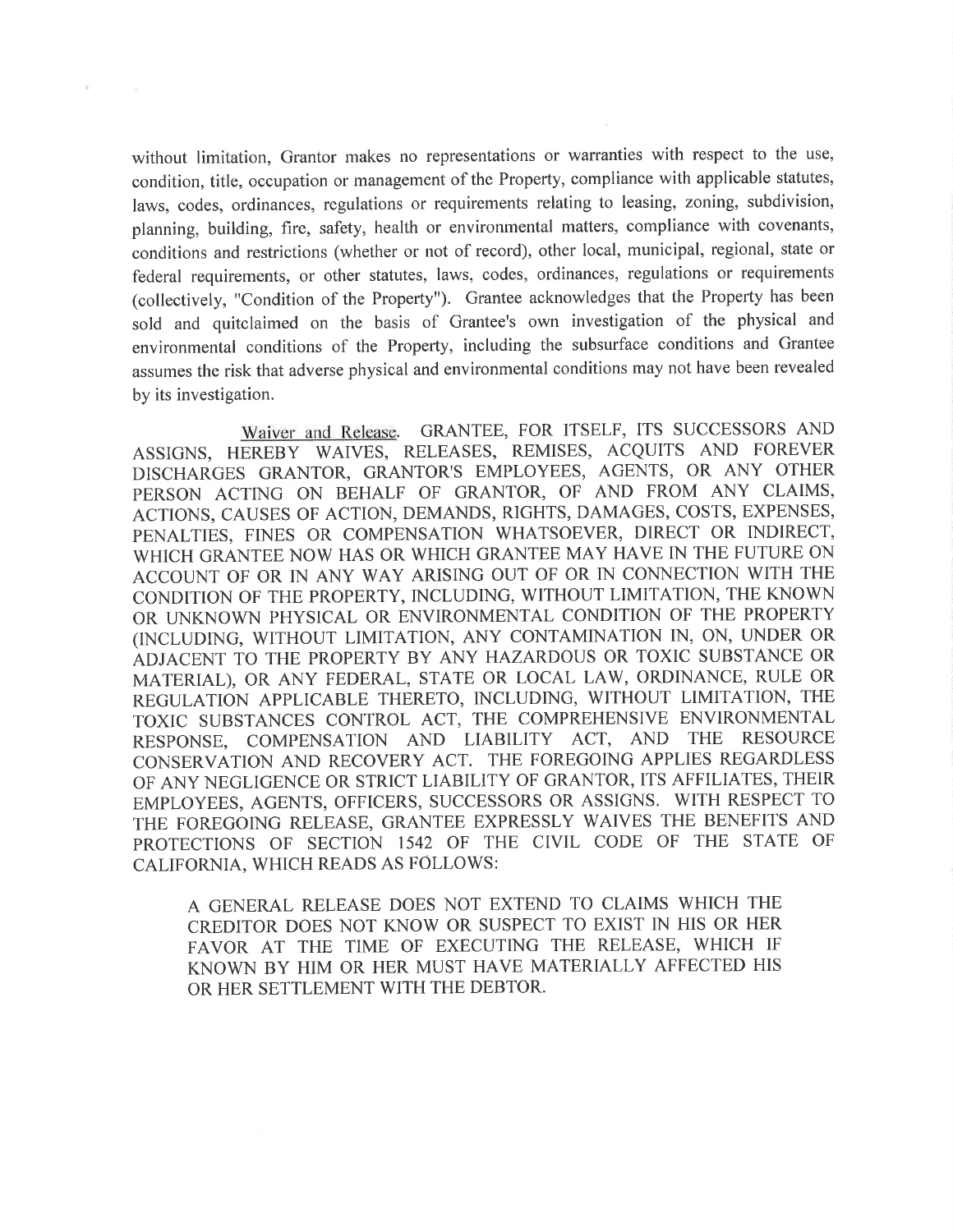as of the  $\frac{14\pi}{10}$  WITNESS WHEREOF, the Grantor has caused this deed to be duly executed as of the  $\frac{14\pi}{10}$  day of  $\frac{3\pi}{10}$  . 2016.

Attest:

**Assistant Secretary** 

UNION PACIFIC RAILROAD COMPANY, a Delaware corporation

 $By:$ Title: **Assistant Vice President - Real Estate** 

(SEAL)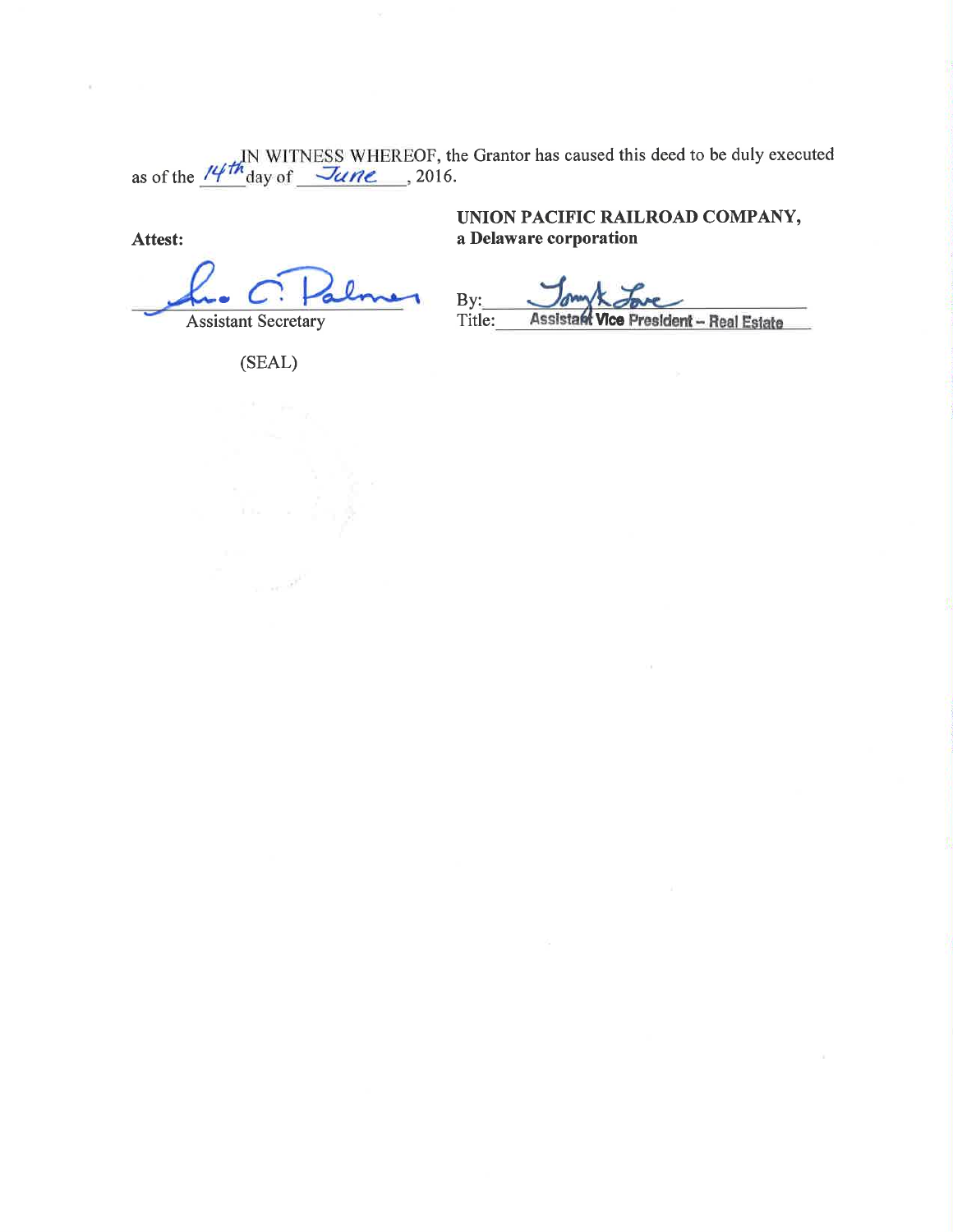# **STATE OF NEBRASKA COUNTY OF DOUGLAS** )

2016, before me, a Notary Public in and for said<br>TONY K. LOVE anneared  $On_{\leftarrow}$ une County and State, personally appeared **Assistant Vice President - Real Estate** al mer  $\mathcal{L}$  $120$ and Assistant Secretary, respectively, of UNION PACIFIC RAILROAD COMPANY, a Delaware corporation, personally known to me (or proved to me on the basis of satisfactory evidence) to be the persons whose names are subscribed to the within instrument, and acknowledged to me that they executed the same in their authorized capacities, and that by their signatures on the instrument the persons, or the entity upon behalf of which the persons acted, executed the instrument.

WITNESS my hand and official seal.

**Notary Public** 

(Notary Seal)

| <b>GENERAL NOTARY - State of Nebraska</b><br><b>ULA L. HOWE</b> |
|-----------------------------------------------------------------|
|                                                                 |
| My Comm. Exp. August 5, 2019                                    |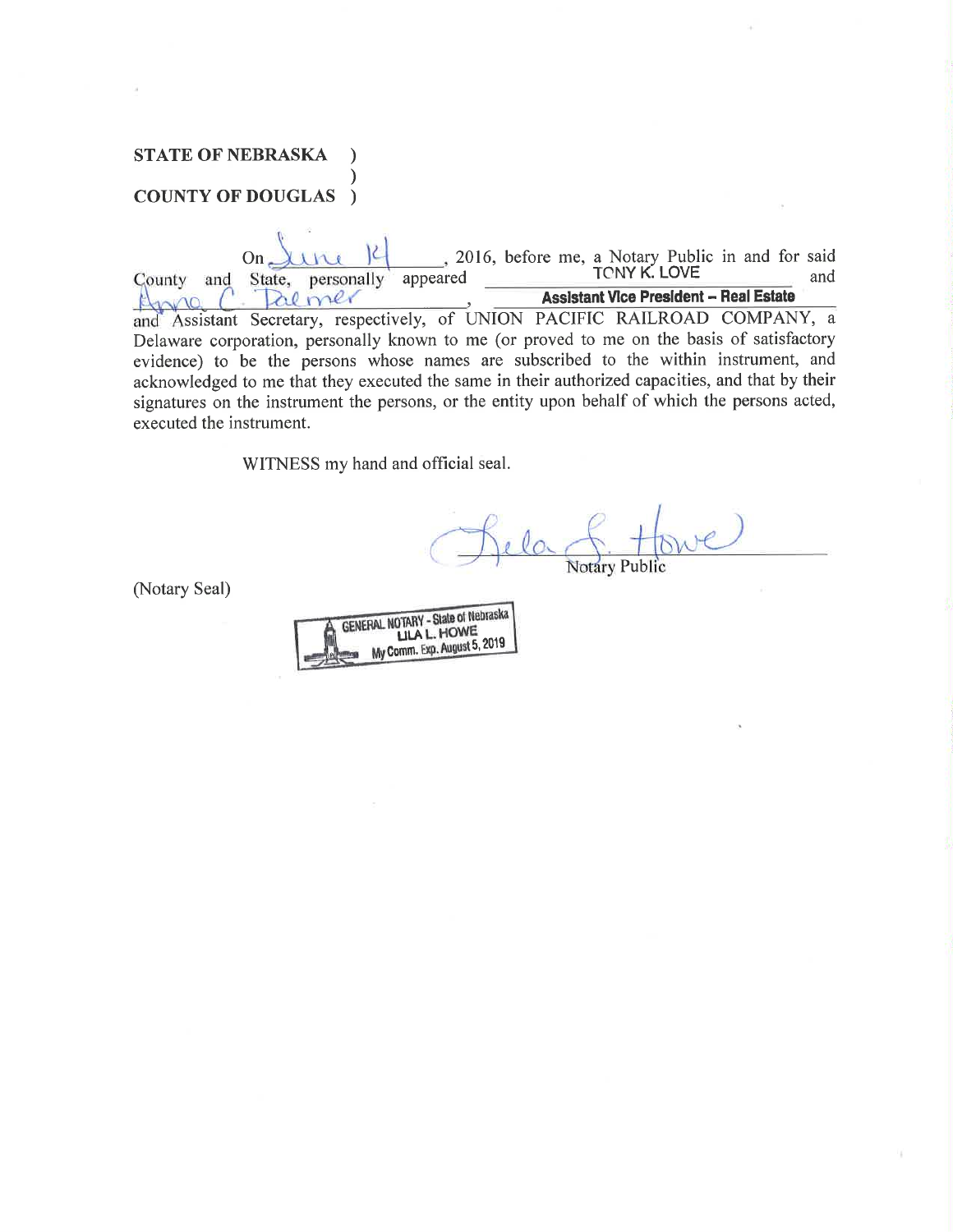

August 26,2015 HMH 2702,20,711 Page 1 of 2

### EXHIBIT'A' APN 086-32-021 & APN 086-32-028 MEt006-01-FEE PUBLIC STREET

REAL PROPERTY in the City of Milpitas, County of Santa Clara, State of California described as follows:

PARCEL <sup>1</sup>

A portion of that certain parcel of land described in the deed recorded June 18, 1951, in Book 2234 of Official Records, at Page 86, Santa Clara County Records, described as follows:

BEGINNING at the intersection of the northerly right-of-way line of Montague Expressway and the easterly right-of-way line of South Milpitas Boulevard;

Thence along the easterly line of the street easement described as Parcel Two in the deed recorded May 29, 1974 in Book 917 of Official Records, at Page 429, Santa Clara County Records, being parallel with and 30 feet easterly of the monument line of said South Milpitas Boulevard, North 11°51'33" West, 116.38 feet;

Thence North 78°08'27" East, 10,00 feet, to the easterly line of the storm drainage ditch easement described as Parcel One in said deed recorded May 29, 1974;

Thence leaving said easterly line, southeasterly along a non-tangent curve to the left, having a radius of 43.00 feet, whose center bears North 69"23'41" East, through a dentral angle of 47'35'58" for an arc length of 35.72 feet;

Thence South 68'12'17" East, 10,41 feet;

Thence along a tangent curve to the left, having a radius of 43.00 feet, through a central angle of 42'01'35" for an arc length of 31.54 feet;

Thence parallel with and 84 feet northerly of the centerline of said Montague Expressway, North 69'46'08' East, 12.71feet to a point on the westerly line of that certain parcel of land described in the deed recorded November 9, 2005, in Document No. 18670903 of Official Records, Santa Clara County Records;

Thence along said westerly line and the prolongation thereof, South 11"51'33" East, 64,69 feet to a point on the northerly right-of-way line of Montague Expressway;

Thence parallel with and 20 feet northerly of said centerline, South 69°46'08" West, 80.86 feet to the POINT OF BEGINNING.

Containing an area of 6,475 square feet, more or less.

270210LD15.doc

1570 Oakland Road | San Jose, California 95131 | (408) 487-2200 | (408) 487-2222 Fax | www.HMHca.com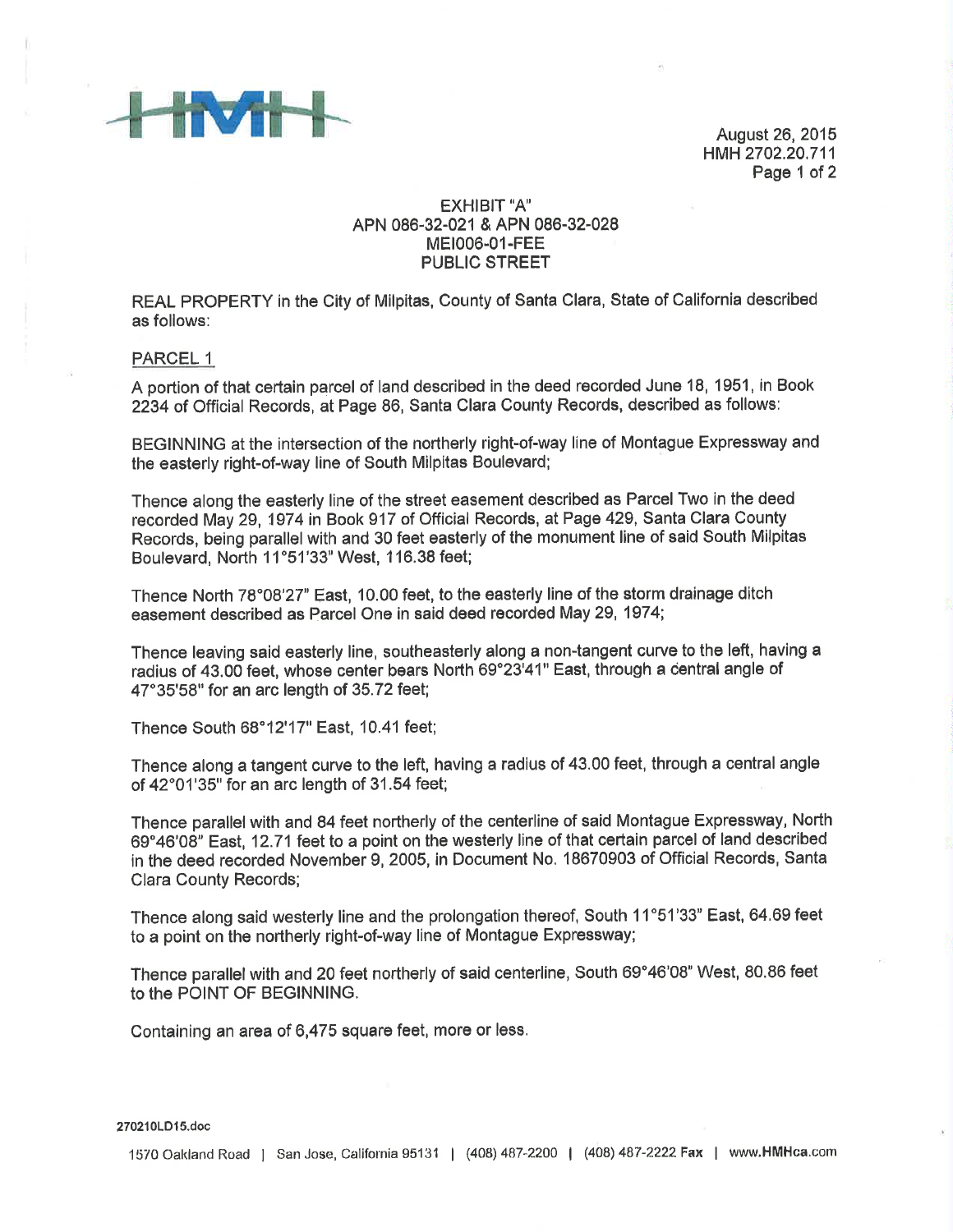August 26,2015 HMH2702,20.711 Page 2 of 2

### PARCEL 2

A portion of that certain parcel of land described in the deed recorded June 18, 1951, in Book 2234 of Official Records, at Page 86, Santa Clara County Records, described as follows:

BEGINNING at the intersection of the northerly right-of-way line of Montague Expressway and the easterly right-of-way line of South Milpitas Boulevard;

Thence along the easterly line of the street easement described as Parcel Two in the deed recorded May 29, 1974 in Book 917 of Official Records, at Page 429, Santa Clara County Records, being parallel with and 30 feet easterly of the monument line of said South Milpitas Boulevard, North 11'51'33' West, 1 16.38 feet, to the TRUE POINT OF BEGINNING;

Thence continuing along said easterly line, North 11°51'33" West, 281.12 feet, to a curve concentric with and distant 25.00 feet southeasterly from the centerline of the UPRR tracks;

Thence northeasterly along said curve, being a non-tangent curve to the left, having a radius of 407.00 feet, whose center bears North 53°49'03" West, through a central angle of 1°55'20" for an arc length of 13,66 feet, to the easterly line of the storm drainage ditch easement described as Parcel One in said deed recorded May 29,1974;

Thence along said easterly line, South 11°51'33" East, 290.41 feet;

Thence leaving said easterly line, South 78°08'27" West, 10.00 feet to the TRUE POINT OF BEGINNING.

Containing an area of 2,857 square feet, more or less.

NOTE: Bearings and distances described herein are based on the California Coordinato System of 1983, Zone 3. Multiply herein described distances by 1.000055711 to obtain ground level distances.

EXHIBIT attached and by this reference made a part thereof

Giorgetti, LS 8720  $\left|\star\right|$  No. 8720 LAND<sub>S</sub> \* EOF CALIF

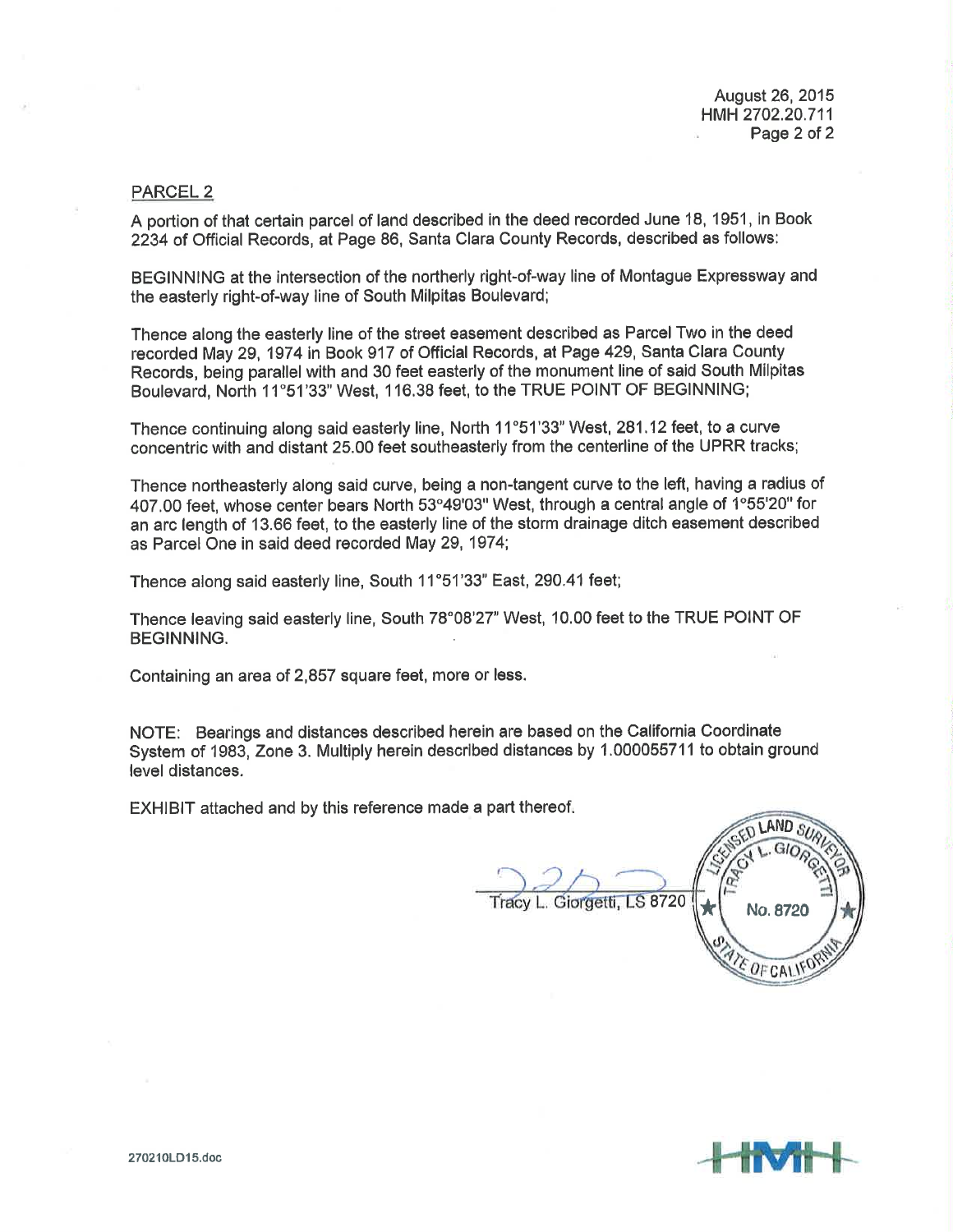